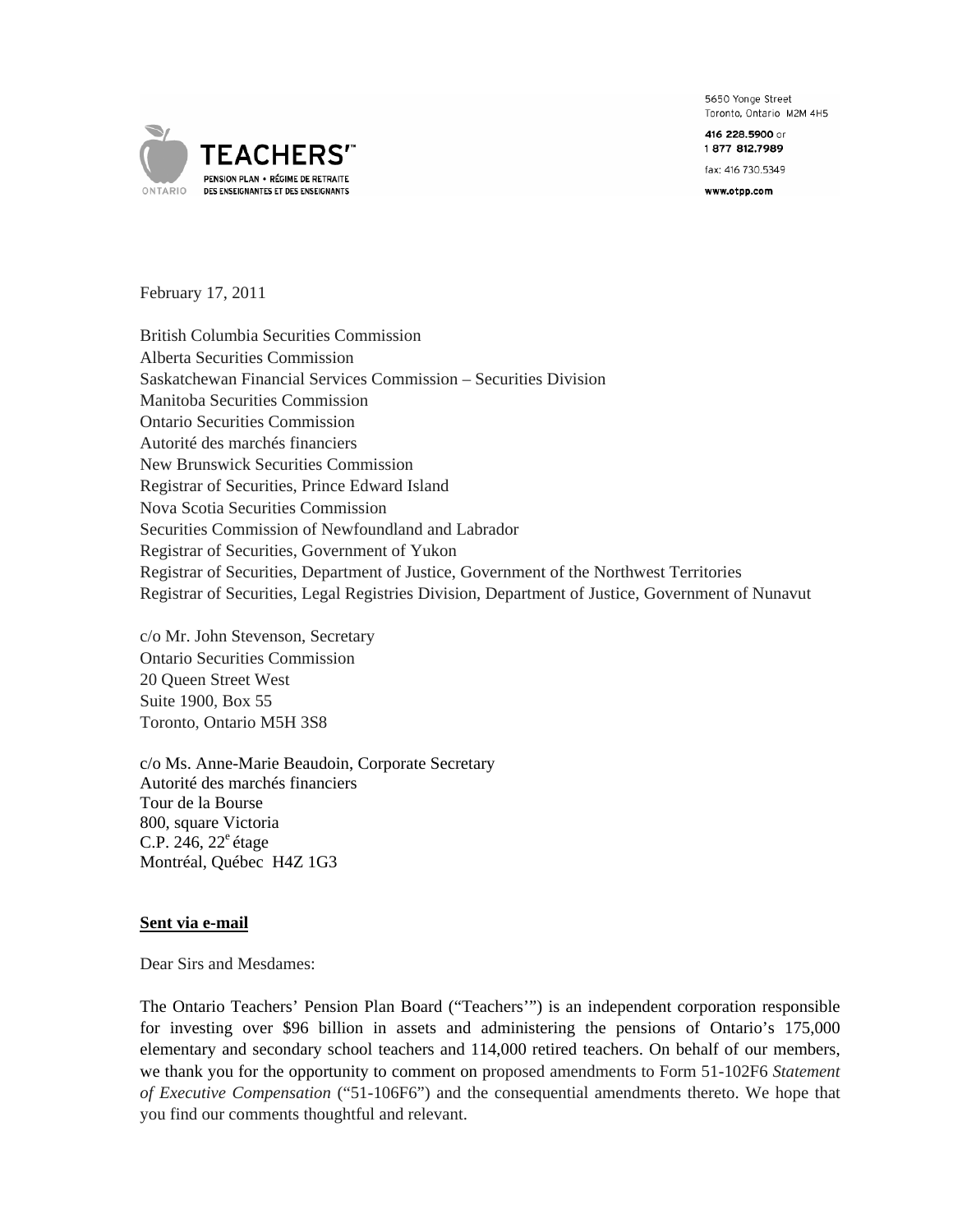In general, we are supportive of the proposed amendments as we believe they will improve the clarity of compensation information currently provided to shareholders and congratulate the CSA for bringing them forward at this time. Following are our comments to the specific proposed amendments.

# **ITEM 2 – Compensation Discussion and Analysis (CD&A)**

# *Serious prejudice exemption in relation to the disclosure of performance goals or similar provisions*

Teachers' agrees that an issuer should be required to explicitly state when it is relying on the serious prejudice exemption and to explain why providing the performance goals would seriously harm the issuer's interest. In the past we have found that issuers rely on the serious prejudice exemption without sufficient justification, even when the relevant information was previously disclosed in other publicly filed documents. We believe that an issuer should have to explicitly state that it is relying on the serious prejudice exemption and show reasonable cause for such reliance.

# *Risk management in relation to the issuer's compensation policies and practices*

Teachers' supports the amendment requiring an issuer's CD&A to address whether its Board has considered the implications of the risks associated with the issuer's compensation policies and practices. The amendments will encourage Boards to assess compensation policies and practices in terms of whether or not they encourage executives to engage in unintended or inappropriate risky behaviours.

While we believe that the examples provided in paragraph 4. of the commentary to Section 2.1(5) are appropriate in a general sense, the paragraph should explicitly state that the list of examples is not exhaustive and that it is the responsibility of the issuer to assess its particular circumstances to determine what situations could encourage inappropriate or excessive risks.

# *Disclosure regarding Executive Officer and Director hedging*

We believe that issuers should be required to disclose their policy with respect to the ability of Named Executive Officers (NEOs) and directors to hedge their equity investment in the issuer. However, we do not feel that this proposed amendment goes far enough.

In addition to requiring a disclosure of the policy, Teachers' believes that issuers should also disclose which NEOs and directors, as of the date of the Management Information Circular, engaged in hedging activity over the past year. As written, the proposed amendment only obligates issuers to disclose if a policy exists, leaving it up to the investor to search through the System for Electronic Disclosure by Insiders (SEDI) to confirm whether any NEOs and/or directors have in fact hedged their equity interests in the past year.

We believe there is value to shareholders in knowing who has actually hedged their equity exposure to the issuer. It is commonly accepted that the purpose of share ownership by executives and directors is to create an alignment of interests with shareholders. When shares are hedged, the number of shares reported as owned is not the same as the number of shares over which the individual maintains direct economic control or exposure. If NEOs and directors are able to reduce their economic exposure through hedging, the alignment of their interests with the interests of shareholders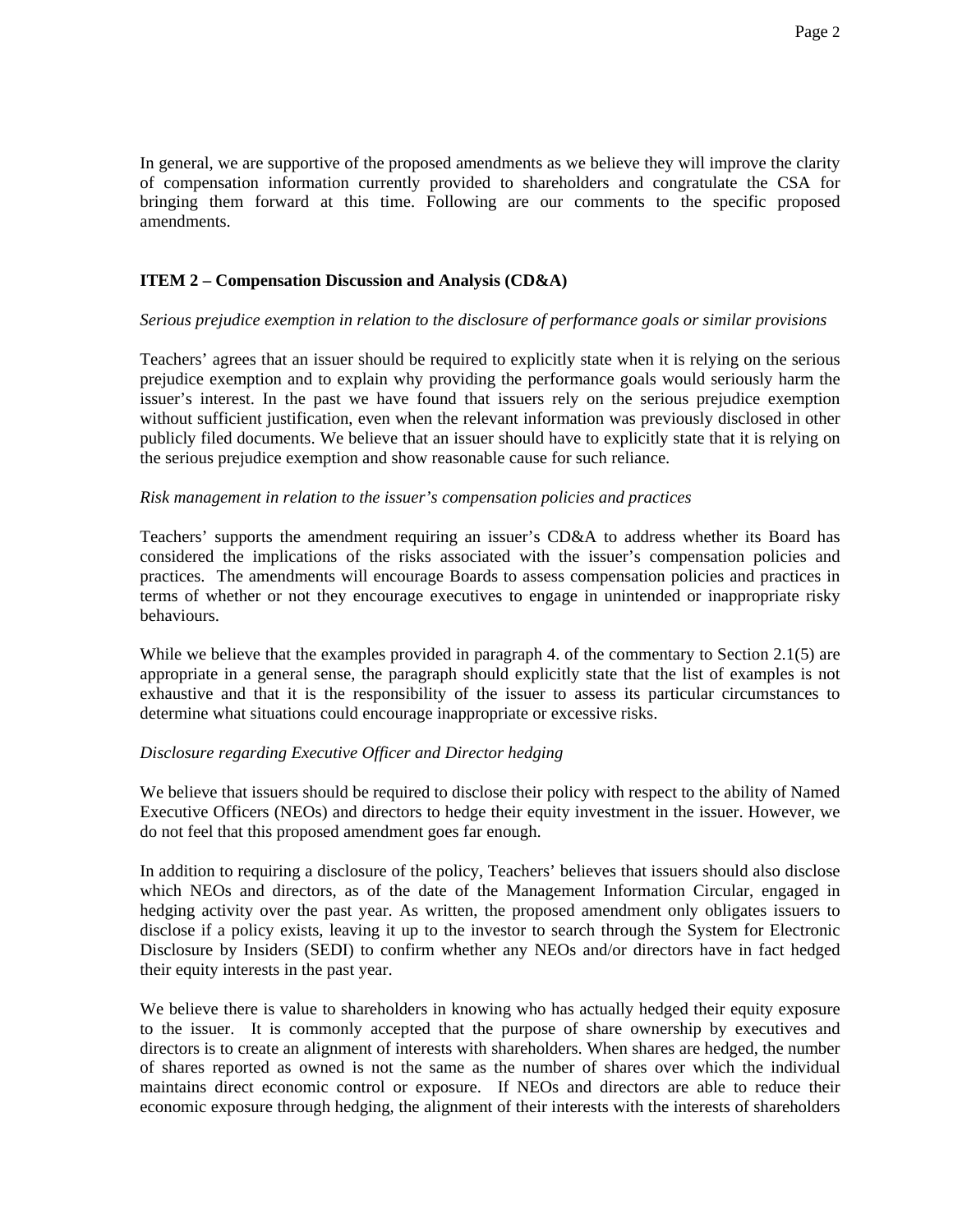becomes distorted. We believe it is important for shareholders to know when such a misalignment occurs. Any statements with respect to the hedging activities undertaken by NEOs and directors should be current to the date of the Circular, as is the share ownership/control disclosure required under Item 7 of Form 51-102F5 Information Circular.

Requiring issuers to provide the names of individuals who have hedged will not impose any additional costs on issuers and will present investors with a significantly less misleading picture of the actual equity exposure of directors and NEOs. The additional disclosure will also allow investors to perform a more targeted and efficient search in SEDI to determine whether a significant misalignment of interests has occurred.

# *Disclosure of fees paid to compensation advisors*

Teachers' agrees that the current disclosure required for compensation consultants should be expanded to include a description of the advisor's mandate and a breakdown of the fees paid, as described in the proposed amendments. We do not believe that a materiality threshold based on a specified dollar amount is appropriate; whether a specific amount is material will vary based on the size of the issuer and the size of the consultant. We believe that all fees should be disclosed, regardless of magnitude, as the size and breakdown of fees paid can be of value to shareholders in revealing any potential bias on the part of the issuer and/or advisor.

# **ITEM 3 – Summary Compensation Table (SCT)**

#### *SCT Format*

We support the proposed amendment to prohibit alterations to the SCT. A common format for the SCT creates consistency in reporting. We agree that issuers should add additional tables and charts, rather than amending the SCT, if they feel additional information is required to provide investors with a more complete picture.

### *Reconciliation to "accounting value"*

We agree with this proposed amendment. Teachers' believes there is value in having all the information in the management information circular, easily accessible to shareholders.

## **ITEM 5 – Pension Plan Benefits**

As the proposed amendments address disclosure with respect to defined contribution plans (DC plans), we see no need to require issuers to disclose the NEO's discretionary contribution to a plan, since such contributions do not form a portion of the individual's compensation.